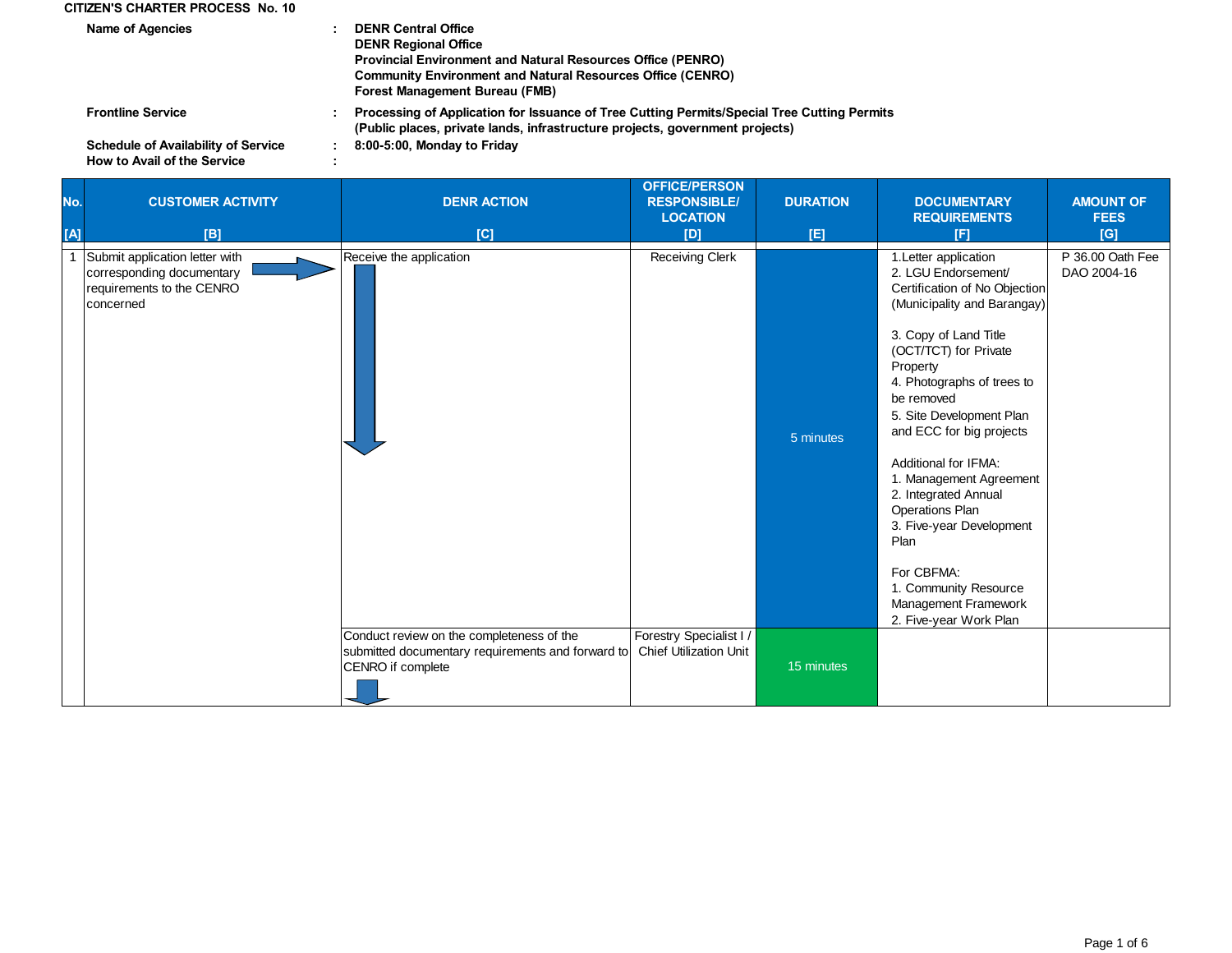|                                                                                                                                             | Issue Order/Instruction to conduct<br>inventory/inspection and forward to Chief, FMS                                                                                                                               | <b>CENRO</b>                               | 5 minutes                                                                                                  |                                                                                                                                                                              |                                                                |
|---------------------------------------------------------------------------------------------------------------------------------------------|--------------------------------------------------------------------------------------------------------------------------------------------------------------------------------------------------------------------|--------------------------------------------|------------------------------------------------------------------------------------------------------------|------------------------------------------------------------------------------------------------------------------------------------------------------------------------------|----------------------------------------------------------------|
|                                                                                                                                             | Assign Inspecting Officer to conduct inventory/<br>inspection                                                                                                                                                      | Chief, FMS                                 | 10 minutes                                                                                                 |                                                                                                                                                                              |                                                                |
|                                                                                                                                             | Prepare Order of Payment                                                                                                                                                                                           | <b>CENRO Cashier</b>                       | 5 minutes                                                                                                  |                                                                                                                                                                              |                                                                |
|                                                                                                                                             | Sign Order of Payment                                                                                                                                                                                              | <b>CENRO</b>                               | 5 minutes                                                                                                  |                                                                                                                                                                              |                                                                |
|                                                                                                                                             | Release Order of Payment                                                                                                                                                                                           | Clerk                                      | 5 minutes                                                                                                  |                                                                                                                                                                              |                                                                |
| 2 Receive Order of Payment                                                                                                                  |                                                                                                                                                                                                                    |                                            |                                                                                                            |                                                                                                                                                                              |                                                                |
| 3 Pay inventory fee for planted and naturally<br>growing trees but no payment<br>required for less than<br>20 trees or if inventory will be | Accept payment and issue Official Receipt                                                                                                                                                                          | <b>CENRO Cashier</b>                       | 5 minutes                                                                                                  | <b>Official Receipt</b>                                                                                                                                                      |                                                                |
| conducted by the customer                                                                                                                   | Conduct 100% inventory or inspection of the area<br>and prepare Inspection Report with geo-tagged<br>photos to be submitted to Chief, FMS, except those<br>with Certificate of Tree Plantation Ownership<br>(CTPO) | Inspection Personnel,<br>(3-5 individuals) | 4 hours to 5 days<br>depending on the<br>location and size of<br>the area and<br>schedule of<br>inspection | If Inventory undertaken by<br>customer:<br>$\bullet$ Timber<br>Inventory/Inspection Report<br>with Tally Sheet/Stand and<br>Stock Table, and Pictures<br>" Tree Charting Map | P 1,200/ha<br>Inventory Fee<br>(100% inventory)<br>DAO 2004-16 |
|                                                                                                                                             | Review Inspection Report and submit<br>recommendation to CENRO                                                                                                                                                     | Chief, FMS                                 | 1 hour                                                                                                     |                                                                                                                                                                              |                                                                |
|                                                                                                                                             | Review and approve Inspection Report and sign<br>endorsement to PENRO                                                                                                                                              | <b>CENRO</b>                               | 10 minutes                                                                                                 |                                                                                                                                                                              |                                                                |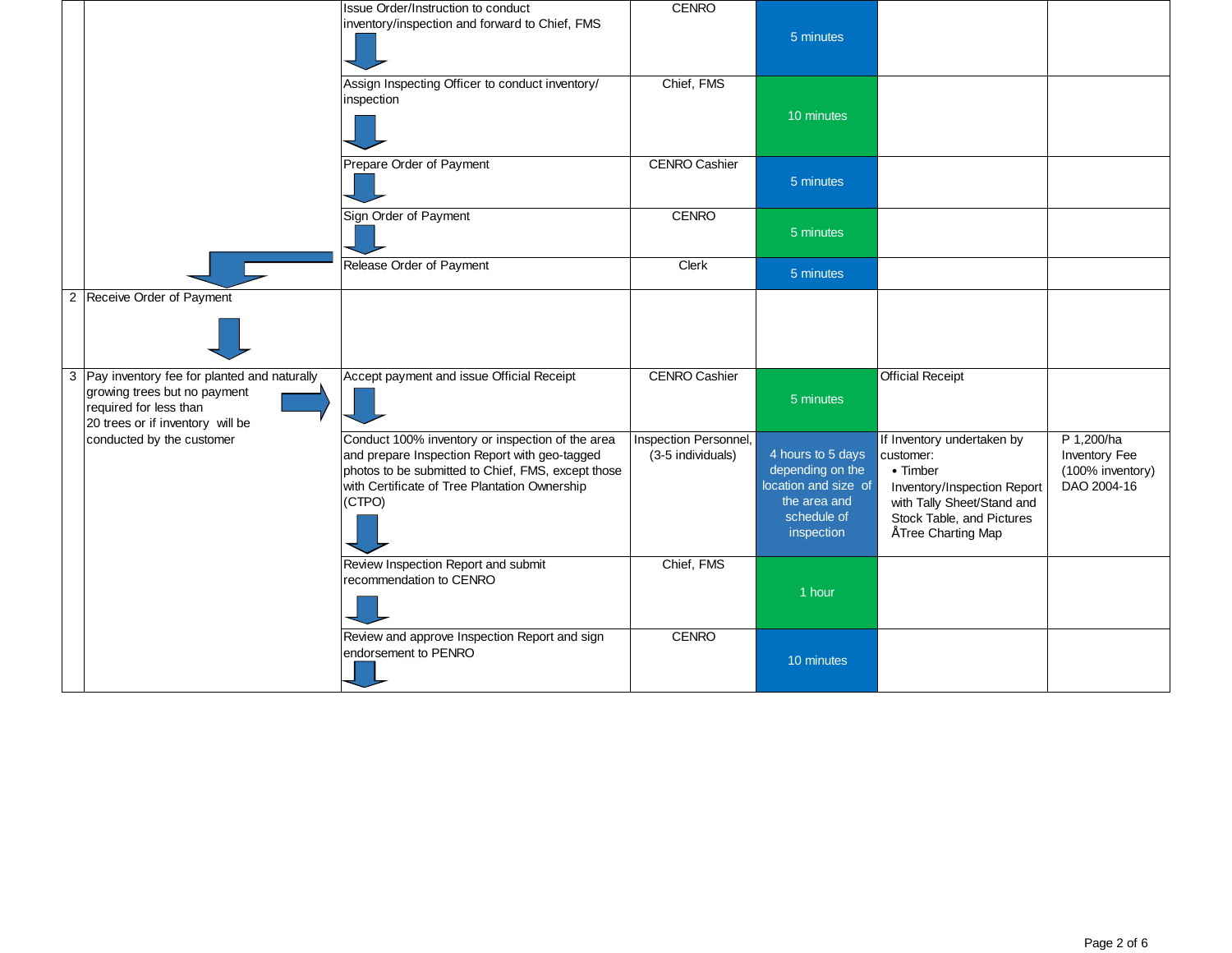| <b>PENRO Level</b>                                                                                                                     |                                              |            |  |
|----------------------------------------------------------------------------------------------------------------------------------------|----------------------------------------------|------------|--|
| Receive documents and forward to Chief, FMS                                                                                            | <b>Receiving Clerk</b>                       | 5 minutes  |  |
| Review and evaluate and endorse to PENRO                                                                                               | Chief, FMS                                   | 1 hour     |  |
| Review and approve CENRO recommendation and<br>sign endorsement to RD                                                                  | <b>PENRO</b>                                 | 15 minutes |  |
| <b>Regional Level</b><br>Receive documents and forward to ARD for<br><b>Technical Services</b>                                         | Receiving Clerk                              | 5 minutes  |  |
| Forward to Chief, FRCD for review and evaluation                                                                                       | ARD for Technical<br><b>Services</b>         | 5 minutes  |  |
| Review documents and prepare endorsement to<br><b>ARD for Technical Services</b>                                                       | Chief, FRCD                                  | 1 hour     |  |
| Review and sign endorsement to the RD                                                                                                  | <b>ARD</b> for Technical<br>Services         | 15 minutes |  |
| Review and approve endorsement to Forest<br>Management Bureau indicating that copy to be<br>furnished to the USEC for Field Operations | <b>Regional Director</b>                     | 30 minutes |  |
| Release endorsement to OSEC through USEC Field<br>Operations, CC FMB                                                                   | Records Section,<br>Regional Office          | 5 minutes  |  |
| <b>Central Office Level</b><br>Receive and forward documents to OSEC                                                                   | Records Unit Chief,<br><b>Central Office</b> | 5 minutes  |  |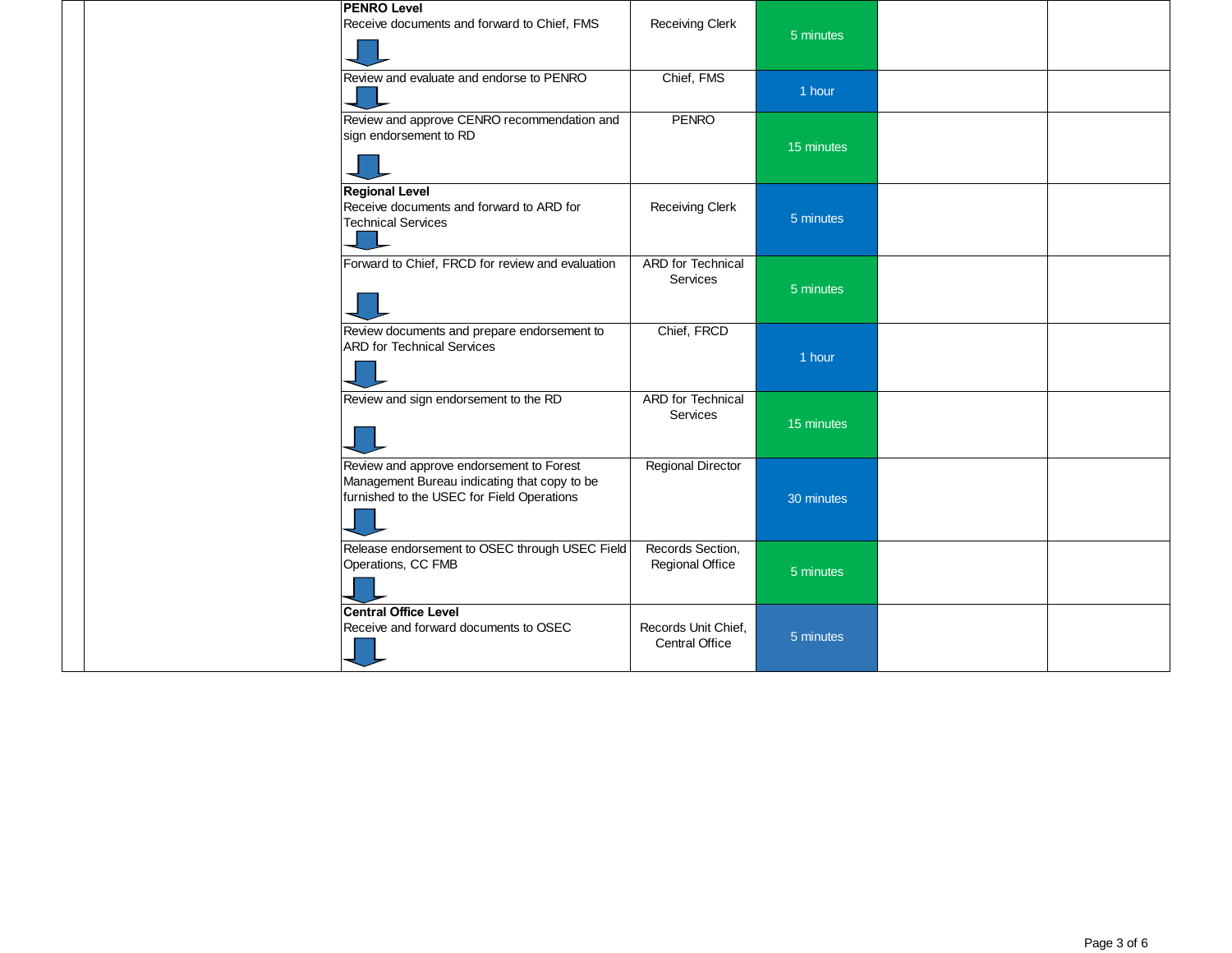| Receive and forward documents to USEC/ASEC<br><b>Field Operations</b>                                                                                                                                    | Receiving Clerk,<br><b>OSEC</b>                   | 5 minutes       |  |
|----------------------------------------------------------------------------------------------------------------------------------------------------------------------------------------------------------|---------------------------------------------------|-----------------|--|
| Receive and forward documents to FMB                                                                                                                                                                     | Receiving Clerk,<br>ASEC/USEC Field<br>Operations | 5 minutes       |  |
| Receive documents and forward to Director                                                                                                                                                                | Records Unit, FMB                                 | 5 minutes       |  |
| Receive documents and forward to FRMD for action                                                                                                                                                         | Receiving Clerk,<br><b>Director</b>               | 5 minutes       |  |
| Receive documents and forward to FRMD Division<br>Chief                                                                                                                                                  | Receiving Clerk,<br><b>FRMD</b>                   | 5 minutes       |  |
| Review and assign to Section Chief                                                                                                                                                                       | FRMD Division Chief                               | 10 minutes      |  |
| Review and assign to Action Man/Forest                                                                                                                                                                   | Section Chief                                     | 15 minutes      |  |
| Review, evaluate and conduct data analysis and<br>prepare Memorandum Endorsement to USEC for<br>Field Operations with draft clearance to RD to issue<br>tree cutting permit and forward to Section Chief | Action Man/<br>Forest Management<br>Specialist    | 10 working days |  |
| Review and forward to Division Chief                                                                                                                                                                     | Section Chief                                     | 15 minutes      |  |
| Review and forward to Assistant Director                                                                                                                                                                 | <b>Division Chief</b>                             | 15 minutes      |  |
| Review and forward to Director                                                                                                                                                                           | <b>Assistant Director</b>                         | 30 minutes      |  |
| Review and sign Memorandum Endorsement to<br><b>ASEC for Field Operations</b>                                                                                                                            | Director                                          | 10 minutes      |  |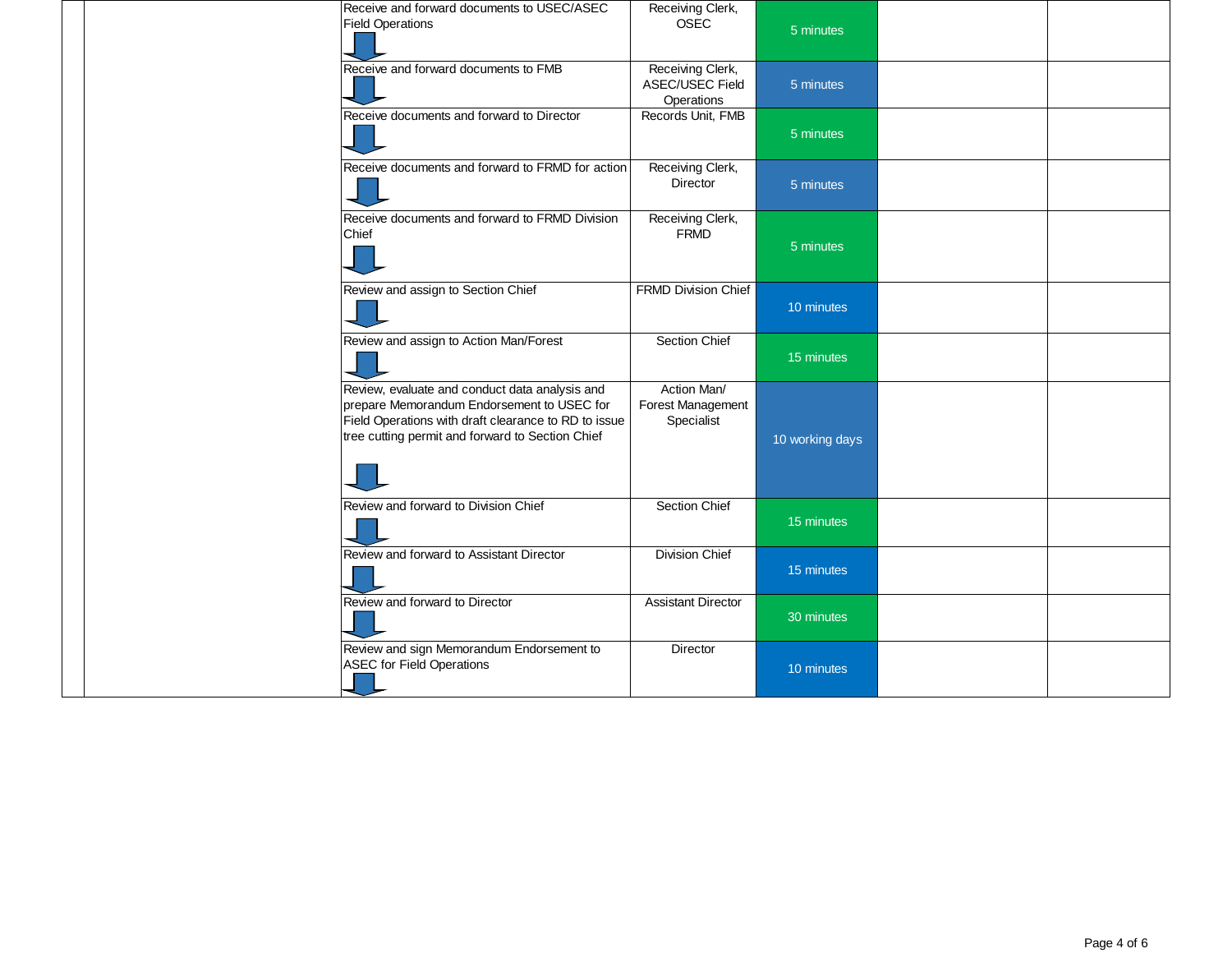| Receive and forward to Chief of Staff for ASEC for<br><b>Field Operations</b>                                                          | <b>Receiving Clerk</b>                                  | 5 minutes                                |  |
|----------------------------------------------------------------------------------------------------------------------------------------|---------------------------------------------------------|------------------------------------------|--|
| Refer to Technical Staff for review and processing                                                                                     | Chief of Staff                                          | 5 minutes                                |  |
| Review documents and prepare and initial<br>Memorandum with attached Clearance to Issue<br>Permit to Cut and forward to Chief of Staff | <b>Technical Staff</b>                                  | 1 hour                                   |  |
| Review and initial Memorandum and Clearance to<br>Issue Permit to Cut and forward to ASEC for Field<br>Operations                      | Chief of Staff                                          | 30 minutes                               |  |
| Review and sign Memorandum and initial Clearance<br>to Issue Permit to Cut and forward to USEC for<br><b>Field Operations</b>          | <b>ASEC for Field</b><br>Operations                     | 15 minutes                               |  |
| Review and request Clearance to Issue Permit to<br>Cut                                                                                 | <b>USEC</b> for Field<br>Operations                     | 15 minutes                               |  |
| Release Clearance to Issue Permit to Cut to OSEC                                                                                       | Releasing Clerk,<br><b>USEC</b> for Field<br>Operations | 5 minutes                                |  |
| Receive documents                                                                                                                      | Receiving Clerk,<br><b>OSEC</b>                         | 5 minutes                                |  |
| Review Clearance and forward to Secretary                                                                                              | Technical Staff/HEA,<br><b>OSEC</b>                     | 30 minutes                               |  |
| Approve/Disapprove clearance to issue permit                                                                                           | Secretary                                               | *within the<br>prescribed CSC<br>period* |  |
| Release to USEC Field Operations                                                                                                       | Receiving Clerk,<br><b>OSEC</b>                         | 5 minutes                                |  |